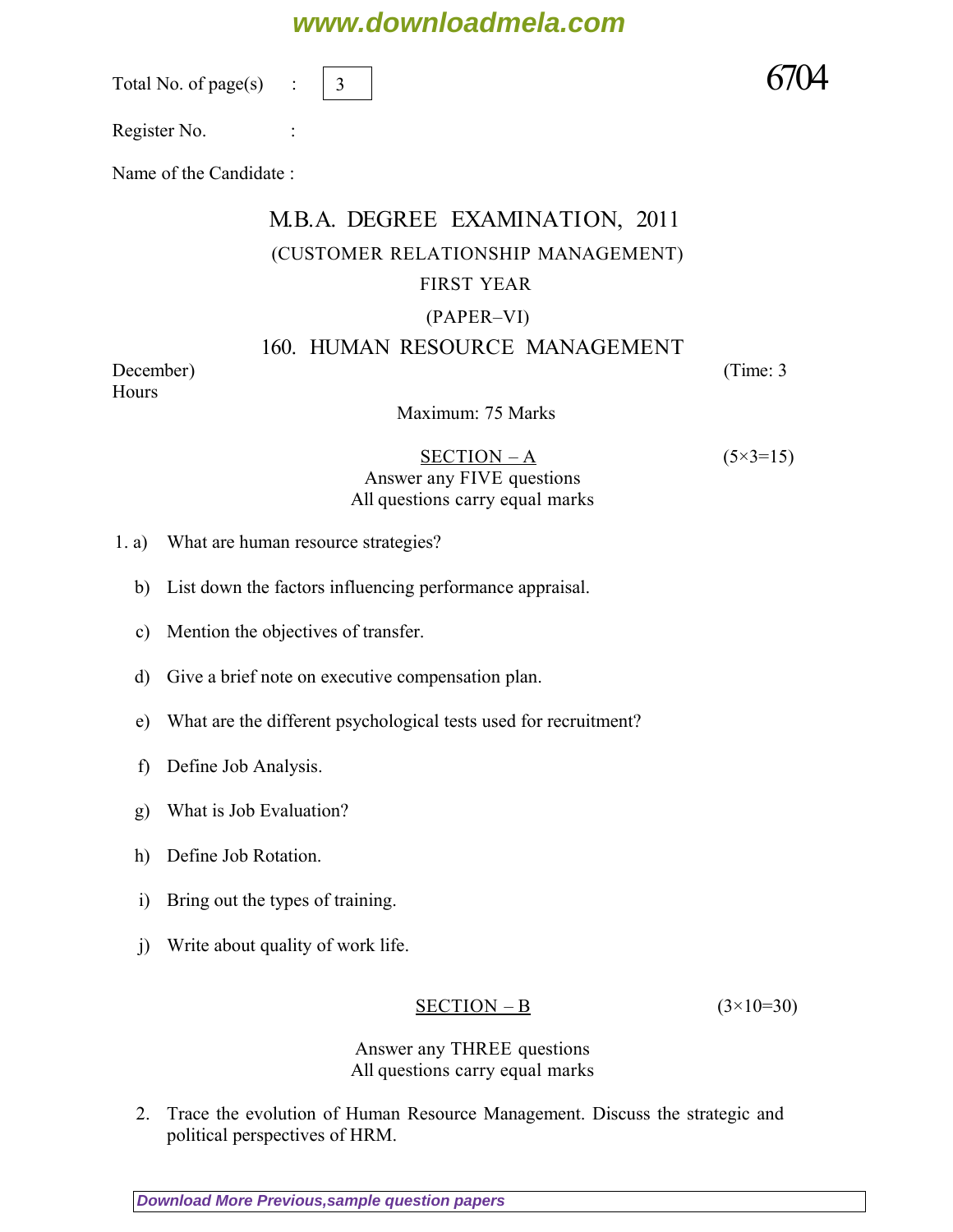### **www.downloadmela.com**

2

- 3. Why is human resource planning important? Discuss the process of human resource planning.
- 4. Discuss the competency approach to job analysis. Briefly describe any two methods of competency mapping.
- 5. How does a company identify need for training and select a training method?
- 6. Describe the challenges of wage administration in modern organisation.

$$
\frac{\text{SECTION} - \text{C}}{1 \times 15} = 15
$$

#### *Answer any ONE question*

- 7. Discuss the importance of Appraisal process.
- 8. Enunciate the various fringe benefits permitted to employees in India.
- 9. Explain methods of job evaluation.

$$
\frac{\text{SECTION} - \text{D}}{\text{1} \times 15 = 15}
$$

#### *Compulsory*

 Mr.Ramachandran is the Chief Executive of ABC Limited Recently, it was decided by the Board of Directors that it would be profitable for the corporation to set up a separate Marketing Department. Mr. Ramachandran has been directed to pick up a person who he feels is capable of heading the department and then putting this person in charge of getting the department on its feet. After considering a number of good men Mr.Ramchandran has narrowed the field down to two possible choices: Rajesh Mehta and Pramod Kumar.

 Rajesh Mehta has a good tract record with the company. He was hired eight years ago, and through the years he has shown a good deal of drive and initiative in all of his endeavours. He is an aggressive young man, and has received the nickname of 'go-getter' in his department. Although Mehta seems to be more concerned at timed with ends rather than means, 'he is very efficient and is considered a good leader by those who work under him. As one worker stated. "Although he can get rough with you at times, you always know where you stand with him, and when you have done a good job, he lets you know it." Mehta is also credited with accepting full responsibility, in all cases, and making quick decisions when action is called for.

**[Download More Previous,sample question papers](http://downloadmela.com/pages/previouspapers/previouspapers.html)** Pramod Kumar has been with the company for eleven years. He is well liked